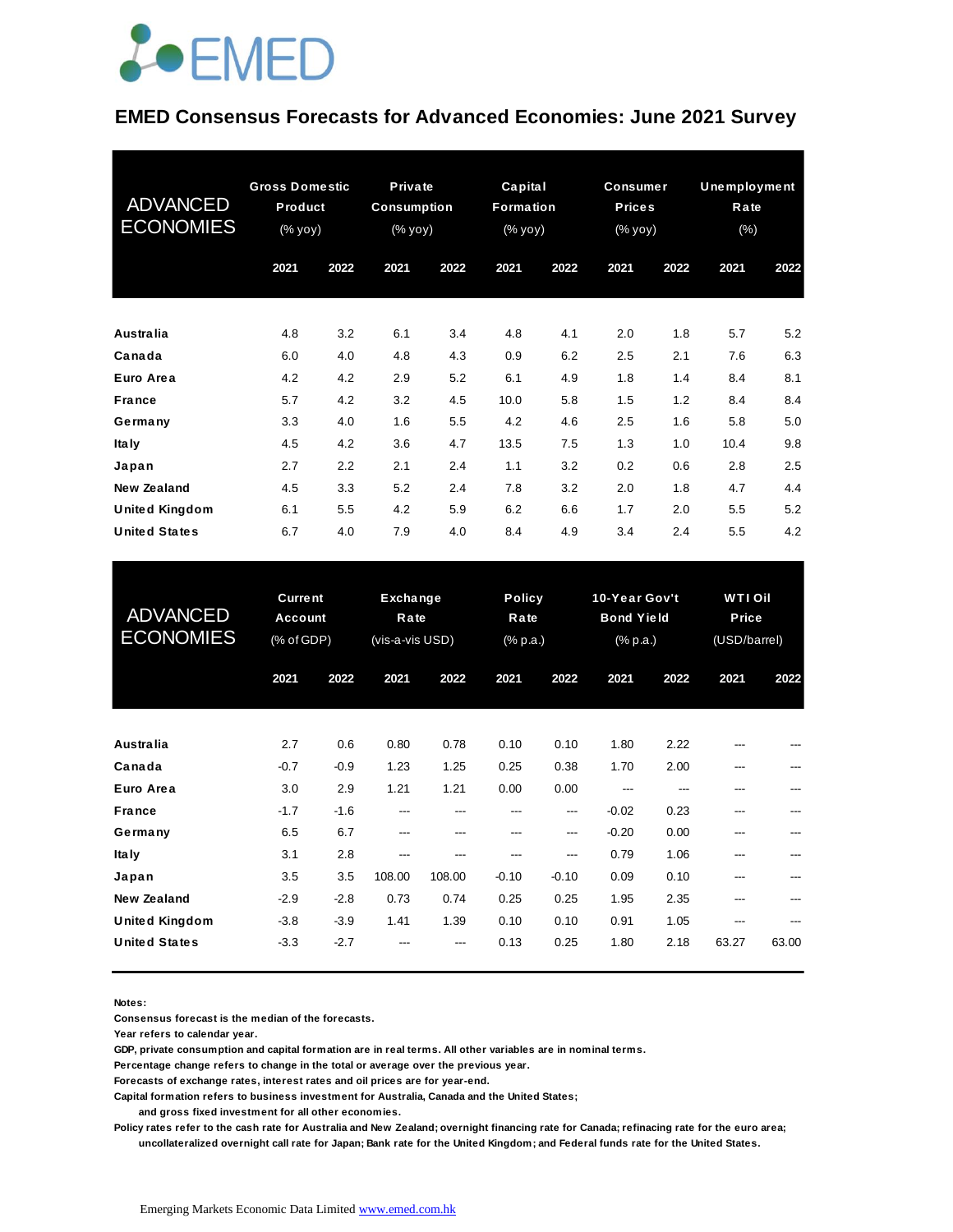

#### **EMED Consensus Forecasts for Emerging Markets: June 2021 Survey**

| <b>EMERGING</b>       | <b>Gross Domestic</b><br>Product |      | Private<br>Consumption |      | <b>Fixed</b><br>Investment |      | <b>Consumer</b><br><b>Prices</b> |      | Unemployment<br>Rate |      |  |
|-----------------------|----------------------------------|------|------------------------|------|----------------------------|------|----------------------------------|------|----------------------|------|--|
| <b>MARKETS</b>        | $(\%$ yoy)                       |      | $(%$ yoy)              |      | $(\%$ yoy)                 |      | (% yoy)                          |      | $(\% )$              |      |  |
|                       | 2021                             | 2022 | 2021                   | 2022 | 2021                       | 2022 | 2021                             | 2022 | 2021                 | 2022 |  |
|                       |                                  |      |                        |      |                            |      |                                  |      |                      |      |  |
| Argentina             | 6.0                              | 2.6  | 4.2                    | 4.1  | 14.0                       | 2.3  | 47.0                             | 37.1 | 11.3                 | 11.6 |  |
| Brazil                | 4.0                              | 2.5  | 3.4                    | 1.7  | 15.0                       | 1.2  | 6.0                              | 3.9  | 13.5                 | 12.3 |  |
| Chile                 | 7.0                              | 3.5  | 9.8                    | 3.4  | 10.8                       | 4.8  | 3.3                              | 3.1  | 9.9                  | 8.6  |  |
| China                 | 8.6                              | 5.5  | 11.5                   | 7.0  | 7.6                        | 4.2  | 1.6                              | 2.4  | 4.1                  | 4.0  |  |
| Colombia              | 6.1                              | 3.5  | 7.3                    | 3.2  | 11.0                       | 5.7  | 2.8                              | 3.3  | 13.6                 | 12.5 |  |
| <b>Czech Republic</b> | 3.5                              | 4.6  | 2.8                    | 6.5  | 1.6                        | 8.1  | 2.5                              | 2.3  | 3.2                  | 2.6  |  |
| <b>Hong Kong</b>      | 5.8                              | 3.0  | 4.6                    | 4.3  | 9.6                        | 3.9  | 1.7                              | 2.0  | 5.7                  | 4.3  |  |
| Hungary               | 5.5                              | 5.0  | 2.7                    | 5.7  | 3.0                        | 8.3  | 3.9                              | 3.3  | 4.5                  | 4.0  |  |
| India*                | 9.4                              | 6.7  | 12.0                   | 9.2  | 17.3                       | 6.2  | 4.7                              | 4.6  | 7.3                  | 6.5  |  |
| Indonesia             | 4.5                              | 5.4  | 4.1                    | 6.3  | 5.9                        | 6.4  | 2.2                              | 3.0  | 6.1                  | 5.6  |  |
| Malaysia              | 6.0                              | 5.8  | 8.4                    | 4.3  | 8.9                        | 6.8  | 2.8                              | 2.1  | 4.2                  | 3.8  |  |
| <b>Mexico</b>         | 5.1                              | 2.7  | 5.7                    | 3.7  | 5.4                        | 3.2  | 4.4                              | 3.4  | 4.4                  | 4.3  |  |
| <b>Philippines</b>    | 6.5                              | 7.1  | 4.6                    | 6.2  | 9.9                        | 11.0 | 4.2                              | 3.0  | 7.9                  | 7.3  |  |
| <b>Poland</b>         | 4.2                              | 4.9  | 3.7                    | 6.2  | 9.3                        | 7.9  | 3.3                              | 2.9  | 4.0                  | 3.6  |  |
| Russia                | 3.3                              | 2.6  | 5.0                    | 2.8  | 3.8                        | 4.6  | 5.1                              | 4.0  | 5.3                  | 4.8  |  |
| Singapore             | 6.0                              | 3.7  | 7.1                    | 5.5  | 9.0                        | 6.5  | 1.2                              | 1.2  | 2.7                  | 2.4  |  |
| South Korea           | 3.7                              | 3.0  | 2.4                    | 4.0  | 5.6                        | 2.5  | 1.6                              | 1.5  | 3.8                  | 3.8  |  |
| <b>Taiwan</b>         | 4.7                              | 3.0  | 3.4                    | 2.2  | 5.2                        | 2.5  | 1.5                              | 1.4  | 3.6                  | 3.6  |  |
| <b>Thailand</b>       | 2.8                              | 4.3  | 1.8                    | 2.7  | 4.1                        | 4.1  | 1.1                              | 1.2  | 1.7                  | 1.5  |  |
| Turkey                | 5.3                              | 3.6  | 4.9                    | 2.4  | 7.9                        | 3.6  | 15.6                             | 11.5 | 12.7                 | 11.5 |  |

|                       | <b>Money</b>              |               | <b>Merchandise</b>       |                                          | <b>Merchandise</b>       |                          | <b>Current</b> |        |                                                                                                                                                           |        |
|-----------------------|---------------------------|---------------|--------------------------|------------------------------------------|--------------------------|--------------------------|----------------|--------|-----------------------------------------------------------------------------------------------------------------------------------------------------------|--------|
| <b>EMERGING</b>       | <b>Supply M2</b>          |               | <b>Exports</b>           |                                          | <b>Imports</b>           |                          | <b>Account</b> |        | <b>Exchange</b><br>Rate<br>(vis-a-vis USD)<br>2021<br>120.21<br>5.35<br>730<br>6.45<br>3600<br>21.3<br>7.77<br>290<br>74<br>14393<br>4.19<br>20.5<br>49.0 |        |
| <b>MARKETS</b>        | $(%$ (% yoy)              |               | $(%$ (% yoy)             |                                          | $(%$ (% yoy)             |                          | (% of GDP)     |        |                                                                                                                                                           |        |
|                       | 2021                      | 2022          | 2021                     | 2022                                     | 2021                     | 2022                     | 2021           | 2022   |                                                                                                                                                           | 2022   |
|                       |                           |               |                          |                                          |                          |                          |                |        |                                                                                                                                                           |        |
|                       |                           |               |                          |                                          |                          |                          |                |        |                                                                                                                                                           |        |
| Argentina             | 44.5                      | 45.1          | 2.9                      | 16.1                                     | 9.2                      | 12.2                     | 0.6            | 0.4    |                                                                                                                                                           | 154.54 |
| Brazil                | 9.1                       | 6.2           | 5.9                      | 4.0                                      | 12.7                     | 4.6                      | 0.2            | $-1.0$ |                                                                                                                                                           | 5.45   |
| Chile                 | 7.0                       | 9.0           | 8.0                      | 5.0                                      | 20.0                     | 8.0                      | $-1.3$         | $-1.8$ |                                                                                                                                                           | 718    |
| China                 | 9.0                       | 8.5           | 15.5                     | 3.7                                      | 14.7                     | 4.5                      | 1.7            | 1.4    |                                                                                                                                                           | 6.50   |
| Colombia              | 5.9                       | 8.5           | 23.2                     | 4.9                                      | 19.5                     | 3.7                      | $-3.4$         | $-3.0$ |                                                                                                                                                           | 3610   |
| <b>Czech Republic</b> | $\cdots$                  | $\sim$ $\sim$ | 18.3                     | 12.5                                     | 20.4                     | 12.8                     | 0.6            | 1.3    |                                                                                                                                                           | 20.8   |
| <b>Hong Kong</b>      | 6.2                       | 5.4           | 18.5                     | 13.1                                     | 16.0                     | 13.7                     | 6.7            | 7.1    |                                                                                                                                                           | 7.77   |
| Hungary               | $\frac{1}{2}$             | ---           | $\hspace{0.05cm} \ldots$ | $\cdots$                                 | $\hspace{0.05cm} \ldots$ | $\hspace{0.05cm} \ldots$ | $-0.3$         | 0.1    |                                                                                                                                                           | 286    |
| India*                | $---$                     | $\cdots$      | 8.7                      | 6.8                                      | 19.6                     | 6.8                      | $-0.9$         | $-1.5$ |                                                                                                                                                           | 75     |
| Indonesia             | $---$                     | $---$         | 6.4                      | 5.6                                      | 13.1                     | 13.0                     | $-1.3$         | $-1.7$ |                                                                                                                                                           | 14543  |
| Malaysia              | $---$                     | ---           | $\cdots$                 | $\cdots$                                 | $\frac{1}{2}$            | $---$                    | 3.8            | 2.0    |                                                                                                                                                           | 4.15   |
| <b>Mexico</b>         | 16.8                      | 11.3          | 12.0                     | 5.4                                      | 16.2                     | 7.5                      | 1.9            | 0.7    |                                                                                                                                                           | 20.9   |
| <b>Philippines</b>    | $\qquad \qquad -\qquad -$ | $\cdots$      | 11.8                     | 10.2                                     | 6.4                      | 22.7                     | 1.0            | $-1.1$ |                                                                                                                                                           | 49.7   |
| <b>Poland</b>         | $---$                     | ---           | $\qquad \qquad -$        | $\qquad \qquad -$                        | $\qquad \qquad -$        | ---                      | 2.6            | 2.8    | 3.65                                                                                                                                                      | 3.72   |
| Russia                | 10.0                      | 9.0           | 9.3                      | 2.4                                      | 6.0                      | 6.5                      | 3.6            | 3.9    | 73.0                                                                                                                                                      | 73.3   |
| Singapore             | $\hspace{0.05cm} \ldots$  | $\sim$ $\sim$ | $\hspace{0.05cm} \ldots$ | $\hspace{0.05cm} \ldots \hspace{0.05cm}$ | $  -$                    | $\hspace{0.05cm} \ldots$ | 16.7           | 16.4   | 1.34                                                                                                                                                      | 1.35   |
| <b>South Korea</b>    | 10.0                      | 9.6           | 10.7                     | 4.5                                      | 9.9                      | 6.9                      | 4.3            | 4.1    | 1101                                                                                                                                                      | 1085   |
| <b>Taiwan</b>         | 5.7                       | 4.7           | 7.9                      | 3.5                                      | 8.9                      | 3.3                      | 14.2           | 13.0   | 28.2                                                                                                                                                      | 27.7   |
| <b>Thailand</b>       | 6.2                       | 4.8           | 9.5                      | 5.1                                      | 14.3                     | 8.1                      | 1.1            | 3.3    | 30.7                                                                                                                                                      | 30.5   |
| Turkey                | 18.0                      | 18.0          | 8.3                      | 8.5                                      | 1.4                      | 2.7                      | $-2.9$         | $-2.0$ | 8.17                                                                                                                                                      | 8.23   |
|                       |                           |               |                          |                                          |                          |                          |                |        |                                                                                                                                                           |        |

**Notes:** 

**Consensus forecast is the median of the forecasts.**

**Year refers to calendar year except for India for which fiscal year (April to March) is used.**

**GDP, private consumption and fixed investment are in real terms. All other variables are in nominal terms.**

**Percentage change refers to change in the total or average over the previous year, except for money supply growth which is** 

 **based on year-end figures.**

**Forecasts of exchange rates and interest rates are for year-end.**

**\*Forecasts for India are FY21/22 and FY22/23**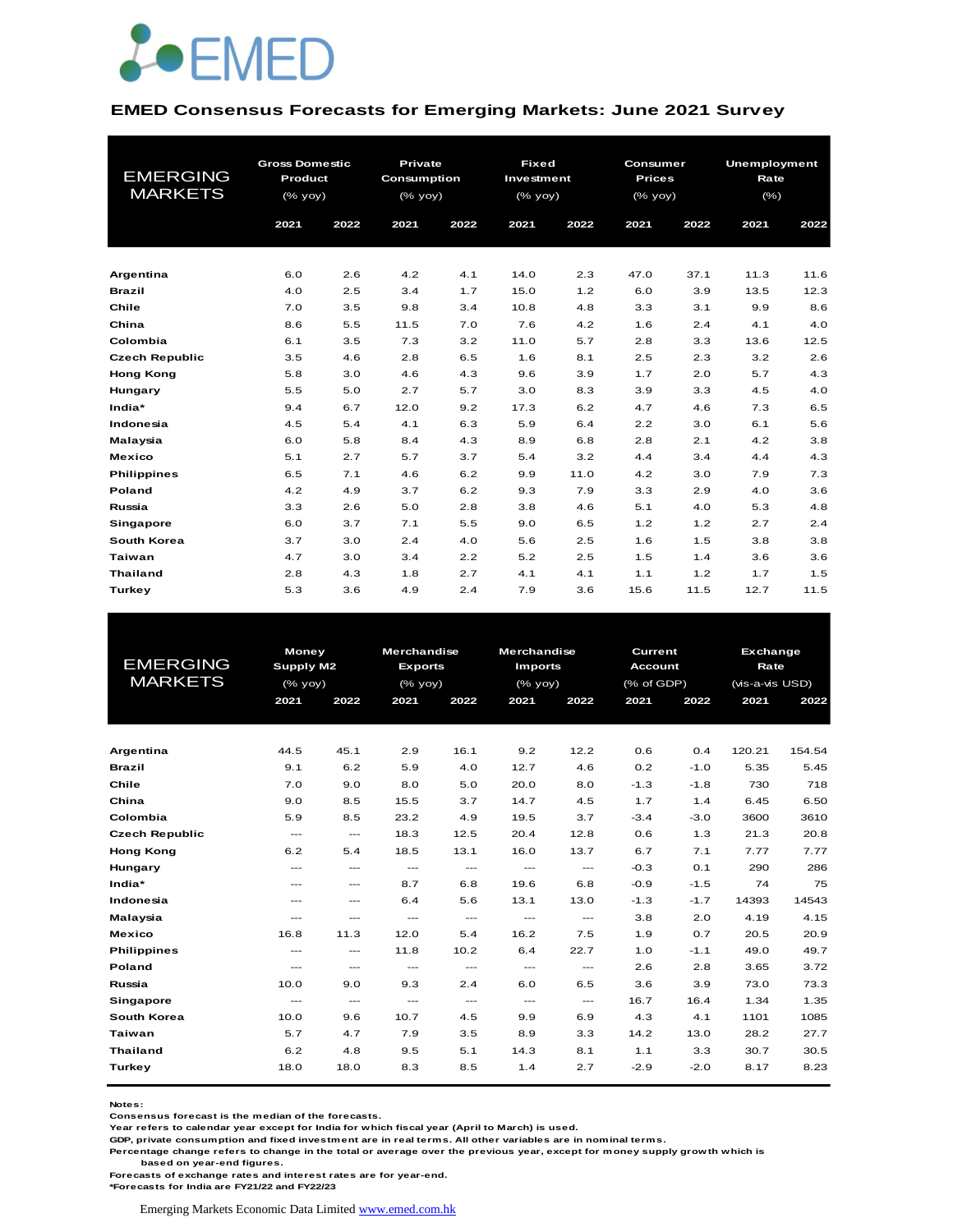

#### **EMED Consensus Forecasts for the United States: June 2021 Survey**

| UNITED STATES                       | <b>Gross Domestic</b><br>Product<br>$(% \mathsf{Y}^{\prime }\mathsf{Y}^{\prime })$ (% $\mathsf{Y}^{\prime }\mathsf{Y}^{\prime }\mathsf{Y}^{\prime })$ |      | Consumer<br><b>Prices</b><br>(% yoy) |      | <b>UNITED STATES</b>          | <b>Gross Domestic</b><br>Product<br>(% yoy) |      | <b>Consumer</b><br><b>Prices</b><br>(% yoy) |      |
|-------------------------------------|-------------------------------------------------------------------------------------------------------------------------------------------------------|------|--------------------------------------|------|-------------------------------|---------------------------------------------|------|---------------------------------------------|------|
|                                     | 2021                                                                                                                                                  | 2022 | 2021                                 | 2022 |                               | 2021                                        | 2022 | 2021                                        | 2022 |
| <b>ABN AMRO</b>                     | 5.8                                                                                                                                                   | 4.1  | 3.2                                  | 2.2  | National Bank of Canada       | 6.9                                         | 4.3  | 3.8                                         | 2.9  |
| <b>Action Economics</b>             | 6.3                                                                                                                                                   | 4.5  | 3.3                                  | 2.7  | <b>NIESR</b>                  | 6.5                                         | 3.5  | 2.2                                         | 2.1  |
| <b>Bank Julius Baer</b>             | 7.0                                                                                                                                                   | 3.5  | 3.6                                  | 2.4  | <b>Northern Trust</b>         | 7.6                                         | 3.1  | 2.8                                         | 2.0  |
| <b>BayernLB</b>                     | 6.5                                                                                                                                                   | 4.5  | 3.7                                  | 2.8  | <b>PNC</b>                    | 6.3                                         | 4.1  | 2.6                                         | 2.5  |
| <b>Berenberg Capital Markets</b>    | 7.1                                                                                                                                                   | 4.6  | 3.7                                  | 3.3  | Prometeia                     | 6.7                                         | 4.4  | 3.0                                         | 2.4  |
| <b>BMO Capital Markets</b>          | 7.0                                                                                                                                                   | 4.3  | 3.9                                  | 3.3  | <b>Royal Bank of Canada</b>   | 6.5                                         | 3.0  | 3.1                                         | 2.1  |
| <b>Capital Economics</b>            | 6.5                                                                                                                                                   | 4.0  | 3.8                                  | 2.1  | <b>RWI</b>                    | 6.9                                         | 3.5  | 2.6                                         | 2.2  |
| <b>CIBC World Markets</b>           | 6.6                                                                                                                                                   | 4.4  | 3.2                                  | 2.7  | <b>Schroders</b>              | 6.7                                         | 4.3  | 3.3                                         | 2.3  |
| <b>Comerica Bank</b>                | 5.6                                                                                                                                                   | 4.6  | 4.0                                  | 4.1  | <b>Scotia Capital</b>         | 6.8                                         | 4.1  | 3.9                                         | 2.2  |
| Commerzbank                         | 6.8                                                                                                                                                   | 4.3  | 3.7                                  | 2.1  | <b>Societe Generale</b>       | 5.4                                         | 3.2  | 2.3                                         | 1.9  |
| <b>Credit Suisse</b>                | 6.9                                                                                                                                                   | 3.0  | 3.6                                  | 2.1  | <b>Standard &amp; Poor's</b>  | 6.5                                         | 3.1  | 2.1                                         | 2.2  |
| Danske Bank                         | 7.5                                                                                                                                                   | 5.3  | 3.5                                  | 2.6  | <b>TD Economics</b>           | 6.9                                         | 4.3  | 3.7                                         | 2.6  |
| Deka Bank                           | 6.7                                                                                                                                                   | 3.8  | 3.4                                  | 2.6  | University of Michigan - RSQE | 6.2                                         | 4.1  | 3.8                                         | 2.9  |
| Desjardins                          | 6.7                                                                                                                                                   | 4.0  | 3.5                                  | 2.4  | <b>UOB</b>                    | 6.8                                         | 2.8  | 3.5                                         | 2.0  |
| DZ Bank                             | 6.7                                                                                                                                                   | 4.4  | 3.8                                  | 2.8  | <b>Wells Fargo</b>            | 7.3                                         | 5.8  | 4.0                                         | 3.1  |
| <b>Erste Group Bank AG</b>          | 6.1                                                                                                                                                   | 3.3  | 3.3                                  | 2.0  |                               |                                             |      |                                             |      |
| <b>Fannie Mae</b>                   | 6.1                                                                                                                                                   | 4.3  | 2.2                                  | 2.5  |                               |                                             |      |                                             |      |
| <b>First Trust Advisors</b>         | 6.3                                                                                                                                                   | 3.3  | 3.7                                  | 3.5  |                               |                                             |      |                                             |      |
| <b>IFO Munich Institute</b>         | 6.5                                                                                                                                                   | 3.8  | 2.9                                  | 2.2  | <b>CONSENSUS</b>              |                                             |      |                                             |      |
| Intesa Sanpaolo                     | 7.5                                                                                                                                                   | 4.3  | 3.7                                  | 2.2  | Median                        | 6.7                                         | 4.1  | 3.5                                         | 2.4  |
| <b>Kiel Institute</b>               | 3.7                                                                                                                                                   | 3.5  | 2.2                                  | 2.1  | Mean                          | 6.6                                         | 3.9  | 3.3                                         | 2.5  |
| <b>Moody's Analytics</b>            | 6.9                                                                                                                                                   | 5.0  | 3.4                                  | 2.6  | High                          | 7.7                                         | 5.8  | 4.0                                         | 4.1  |
| <b>Mortgage Bankers Association</b> | 7.7                                                                                                                                                   | 2.7  | 3.4                                  | 2.1  | Low                           | 3.7                                         | 2.7  | 2.1                                         | 1.9  |
| <b>NAR</b>                          | 4.5                                                                                                                                                   | 3.2  | 2.7                                  | 3.2  | <b>Standard Deviation</b>     | 0.8                                         | 0.7  | 0.6                                         | 0.5  |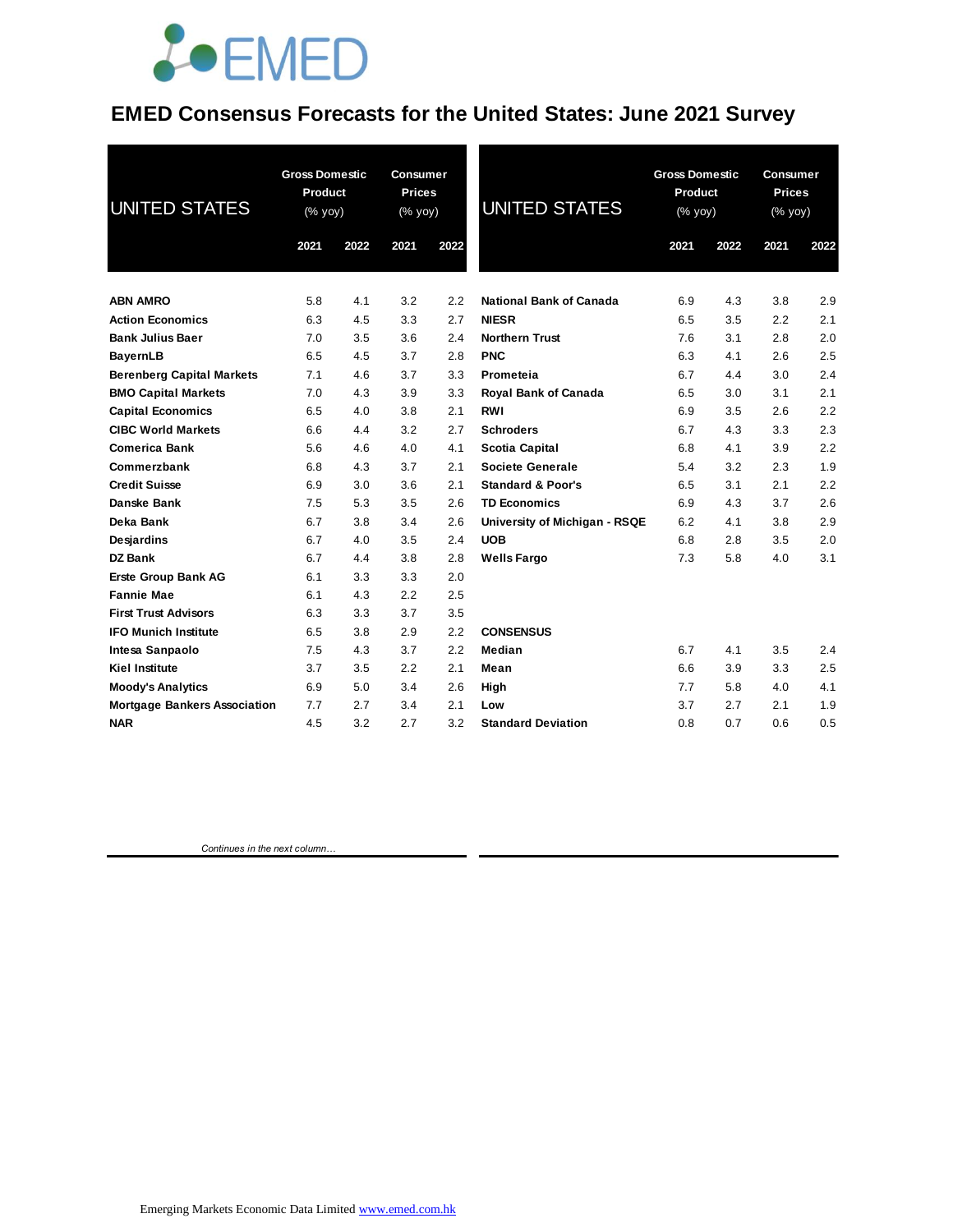

### **EMED Consensus Forecasts for the Euro Area: June 2021 Survey**

| <b>EURO AREA</b>                 | <b>Gross Domestic</b><br>Product<br>(% yoy) |      | <b>Consumer</b><br><b>Prices</b><br>(% yoy) |      | <b>EURO AREA</b>             | <b>Gross Domestic</b><br>Product<br>(% yoy) |      | <b>Consumer</b><br><b>Prices</b><br>(% yoy) |      |
|----------------------------------|---------------------------------------------|------|---------------------------------------------|------|------------------------------|---------------------------------------------|------|---------------------------------------------|------|
|                                  | 2021                                        | 2022 | 2021                                        | 2022 |                              | 2021                                        | 2022 | 2021                                        | 2022 |
| <b>ABN AMRO</b>                  | 3.9                                         | 4.1  | 1.6                                         | 0.7  | Prometeia                    | 4.0                                         | 3.8  | 1.5                                         | 1.2  |
| <b>Bank Julius Baer</b>          | 4.5                                         | 5.2  | 1.9                                         | 1.6  | Rabobank                     | 4.0                                         | 3.6  | 1.9                                         | 1.3  |
| <b>BayernLB</b>                  | 3.9                                         | 4.2  | 2.0                                         | 1.7  | <b>Royal Bank of Canada</b>  | 4.5                                         | 3.6  | 1.6                                         | 1.4  |
| <b>Berenberg Capital Markets</b> | 4.7                                         | 4.6  | 1.9                                         | 1.5  | <b>RWI</b>                   | 4.3                                         | 4.2  | 1.7                                         | 1.4  |
| <b>BMO Capital Markets</b>       | 4.5                                         | 4.5  | 2.5                                         | 1.9  | <b>Schroders</b>             | 4.1                                         | 4.9  | 1.9                                         | 1.3  |
| <b>Capital Economics</b>         | 3.8                                         | 4.2  | 2.0                                         | 1.0  | <b>Scotia Capital</b>        | 4.2                                         | 3.9  | 1.6                                         | 1.3  |
| Commerzbank                      | 4.5                                         | 5.0  | 1.9                                         | 1.6  | Societe Generale             | 4.1                                         | 3.6  | 1.7                                         | 1.1  |
| <b>Credit Suisse</b>             | 4.2                                         | 4.1  | 1.8                                         | 1.4  | <b>Standard &amp; Poor's</b> | 4.2                                         | 4.4  | 1.6                                         | 1.2  |
| Danske Bank                      | 4.7                                         | 4.1  | 1.9                                         | 1.5  | <b>TD Economics</b>          | 4.6                                         | 4.2  | 1.6                                         | 1.3  |
| Deka Bank                        | 4.2                                         | 4.1  | 1.7                                         | 1.2  | <b>UOB</b>                   | 4.4                                         | 4.7  | 1.7                                         | 1.3  |
| <b>DZ</b> Bank                   | 4.0                                         | 4.9  | 2.1                                         | 1.5  | <b>Wells Fargo</b>           | 3.9                                         | 4.2  | 1.7                                         | 1.4  |
| Erste Group Bank AG              | 4.0                                         | 3.4  | 1.5                                         | 1.2  |                              |                                             |      |                                             |      |
| <b>ETLA</b>                      | 4.7                                         | 3.5  | 1.8                                         | 1.5  |                              |                                             |      |                                             |      |
| <b>IFO Munich Institute</b>      | 4.6                                         | 4.3  | 1.9                                         | 1.4  | <b>CONSENSUS</b>             |                                             |      |                                             |      |
| Intesa Sanpaolo                  | 4.5                                         | 4.6  | 1.9                                         | 1.5  | Median                       | 4.2                                         | 4.2  | 1.8                                         | 1.4  |
| <b>Kiel Institute</b>            | 5.3                                         | 4.4  | 2.0                                         | 1.6  | Mean                         | 4.3                                         | 4.2  | 1.8                                         | 1.4  |
| <b>Moody's Analytics</b>         | 3.9                                         | 3.9  | 1.7                                         | 1.2  | High                         | 5.3                                         | 5.2  | 2.5                                         | 1.9  |
| <b>NIESR</b>                     | 4.2                                         | 3.4  | 1.9                                         | 1.4  | Low                          | 3.8                                         | 3.0  | 1.5                                         | 0.7  |
| <b>Northern Trust</b>            | 4.6                                         | 3.0  | 2.2                                         | 1.4  | <b>Standard Deviation</b>    | 0.3                                         | 0.5  | 0.2                                         | 0.2  |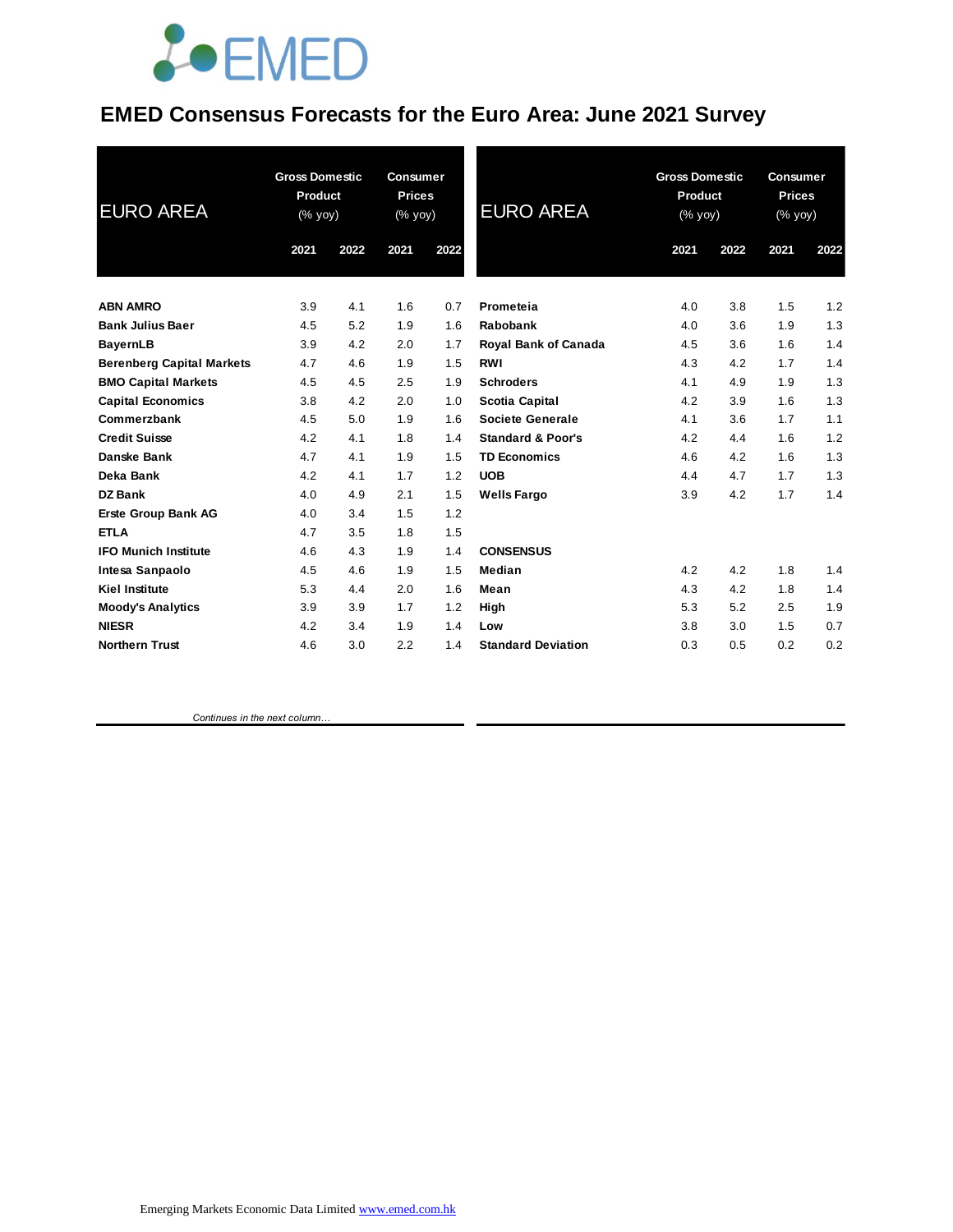# **JOEMED**

### **EMED Consensus Forecasts for Japan: June 2021 Survey**

| <b>JAPAN</b>                     | <b>Gross Domestic</b><br>Product<br>(% yoy) |      | <b>Consumer</b><br><b>Prices</b><br>(% yoy) |      | <b>JAPAN</b>                 | <b>Gross Domestic</b><br>Product<br>(% yoy) |      | <b>Consumer</b><br><b>Prices</b><br>(% yoy) |                          |
|----------------------------------|---------------------------------------------|------|---------------------------------------------|------|------------------------------|---------------------------------------------|------|---------------------------------------------|--------------------------|
|                                  | 2021                                        | 2022 | 2021                                        | 2022 |                              | 2021                                        | 2022 | 2021                                        | 2022                     |
| <b>ABN AMRO</b>                  | 2.7                                         | 2.4  | 0.5                                         | 0.6  | <b>Northern Trust</b>        | 1.9                                         | 1.6  | 0.4                                         | 0.5                      |
| <b>Bank Julius Baer</b>          | 2.4                                         | 2.5  | $-0.1$                                      | 0.2  | Prometeia                    | 3.7                                         | 1.6  | 0.6                                         | 0.8                      |
| <b>BayernLB</b>                  | 2.3                                         | 1.7  | 0.3                                         | 0.7  | Rabobank                     | 2.5                                         | ---  | 0.2                                         | $\overline{\phantom{a}}$ |
| <b>Berenberg Capital Markets</b> | 3.3                                         | 2.2  | $-0.1$                                      | 0.6  | <b>RWI</b>                   | 3.4                                         | 2.0  | 0.3                                         | 0.7                      |
| <b>BMO Capital Markets</b>       | 2.5                                         | 3.0  | 0.0                                         | 0.6  | <b>Schroders</b>             | 1.1                                         | 2.3  | 0.4                                         | 0.7                      |
| <b>Capital Economics</b>         | 2.0                                         | 3.2  | 0.0                                         | 0.6  | <b>Scotia Capital</b>        | 2.7                                         | 1.7  | 0.8                                         | 1.0                      |
| Commerzbank                      | 2.5                                         | 2.3  | 0.1                                         | 0.5  | <b>Societe Generale</b>      | 3.5                                         | 2.8  | 0.2                                         | 1.2                      |
| <b>Credit Suisse</b>             | 1.9                                         | 1.7  | 0.2                                         | 0.3  | <b>Standard &amp; Poor's</b> | 2.7                                         | 2.0  | 0.3                                         | 0.5                      |
| Daiwa Institute of Research      | 3.1                                         | 3.3  | 0.7                                         | 2.2  | <b>TD Economics</b>          | 2.8                                         | 1.9  | 0.1                                         | 0.4                      |
| Danske Bank                      | 3.1                                         | 2.0  | 0.3                                         | 0.6  | <b>UOB</b>                   | 2.5                                         | 2.2  | 1.0                                         | 1.5                      |
| Deka Bank                        | 2.7                                         | 2.6  | 0.2                                         | 1.2  | <b>Wells Fargo</b>           | 2.0                                         | 2.0  | $-0.4$                                      | 0.3                      |
| <b>DZ Bank</b>                   | 2.4                                         | 2.3  | 0.0                                         | 0.3  |                              |                                             |      |                                             |                          |
| <b>IFO Munich Institute</b>      | 3.1                                         | 2.0  | 0.1                                         | 0.5  | <b>CONSENSUS</b>             |                                             |      |                                             |                          |
| Intesa Sanpaolo                  | 2.5                                         | 3.0  | $-0.2$                                      | 0.2  | Median                       | 2.7                                         | 2.1  | 0.2                                         | 0.6                      |
| <b>JCER</b>                      | 4.4                                         | 1.4  | $-0.2$                                      | 0.2  | Mean                         | 2.7                                         | 2.2  | 0.2                                         | 0.7                      |
| <b>Kiel Institute</b>            | 2.7                                         | 2.2  | 0.5                                         | 0.8  | High                         | 4.4                                         | 3.3  | 1.0                                         | 2.2                      |
| <b>Moody's Analytics</b>         | 1.8                                         | 1.7  | 0.3                                         | 0.8  | Low                          | 1.1                                         | 1.4  | $-0.4$                                      | 0.2                      |
| <b>NIESR</b>                     | 3.3                                         | 1.5  | 0.6                                         | 0.5  | <b>Standard Deviation</b>    | 0.7                                         | 0.5  | 0.3                                         | 0.4                      |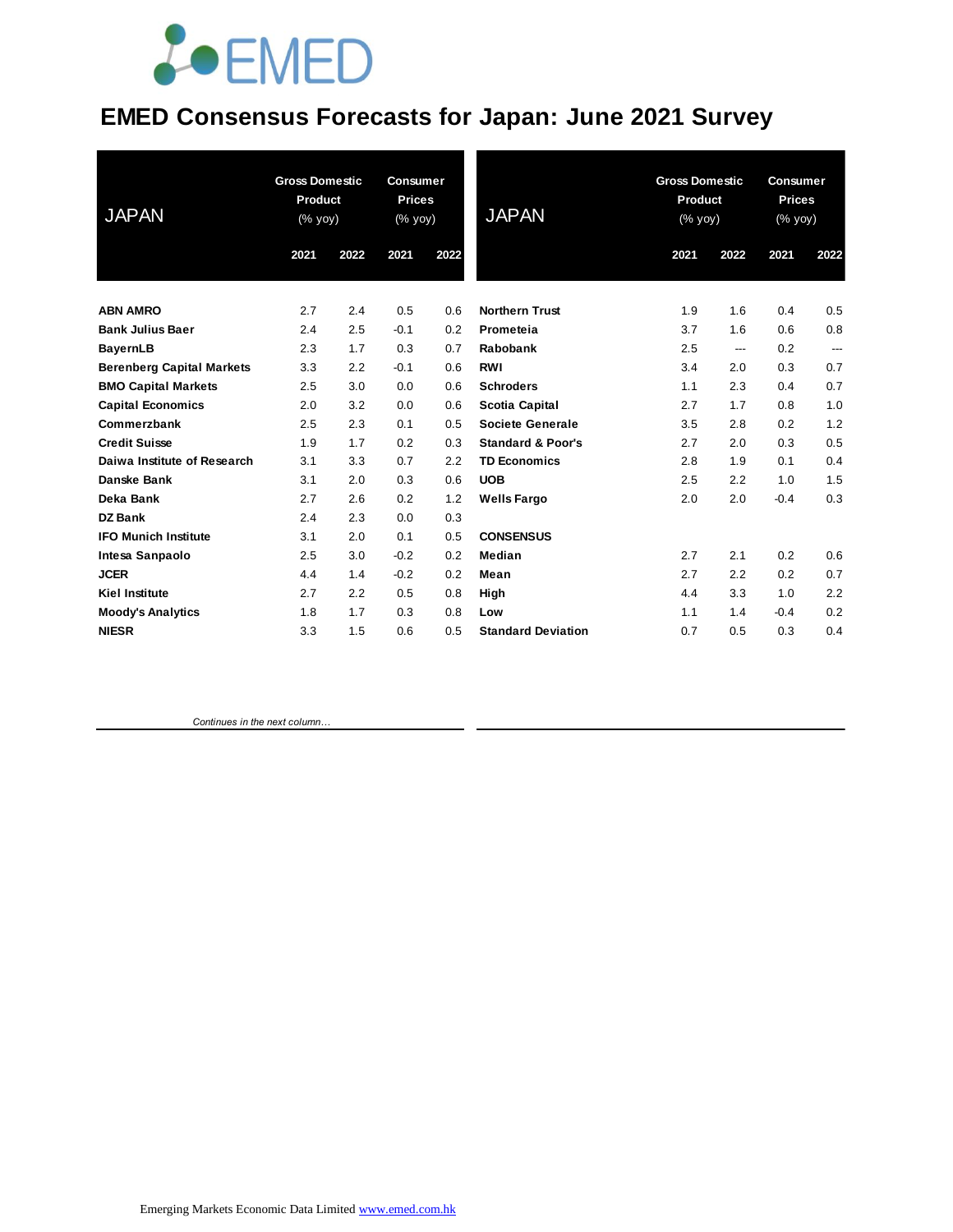# **JOEMED**

### **EMED Consensus Forecasts for China: June 2021 Survey**

| <b>CHINA</b>                     | <b>Gross Domestic</b><br>Product<br>(% yoy) |      | <b>Consumer</b><br><b>Prices</b><br>(% yoy) |      | <b>CHINA</b>                 | <b>Gross Domestic</b><br>Product<br>(% yoy) |      | <b>Consumer</b><br><b>Prices</b><br>(% yoy) |       |
|----------------------------------|---------------------------------------------|------|---------------------------------------------|------|------------------------------|---------------------------------------------|------|---------------------------------------------|-------|
|                                  | 2021                                        | 2022 | 2021                                        | 2022 |                              | 2021                                        | 2022 | 2021                                        | 2022  |
| <b>ABN AMRO</b>                  | 9.0                                         | 5.5  | 1.5                                         | 2.5  | <b>NIESR</b>                 | 8.1                                         | 5.4  | 2.1                                         | 2.3   |
| <b>Bank Julius Baer</b>          | 8.8                                         | 5.4  | 1.7                                         | 2.3  | <b>Northern Trust</b>        | 5.0                                         | 5.0  | 2.7                                         | 2.2   |
| <b>Bank of East Asia</b>         | 8.9                                         | 5.4  | 1.4                                         | 2.2  | Rabobank                     | 7.7                                         | ---  | 2.6                                         | $---$ |
| <b>BayernLB</b>                  | 7.8                                         | 5.5  | 1.8                                         | 2.3  | <b>RWI</b>                   | 9.5                                         | 5.5  | 1.3                                         | 2.1   |
| <b>Berenberg Capital Markets</b> | 8.9                                         | 5.3  | 1.4                                         | 2.2  | <b>Schroders</b>             | 9.2                                         | 5.5  | 1.7                                         | 2.5   |
| <b>BMO Capital Markets</b>       | 8.5                                         | 6.0  | 1.6                                         | 3.0  | <b>Scotia Capital</b>        | 8.5                                         | 5.9  | 2.0                                         | 2.6   |
| <b>Capital Economics</b>         | 8.0                                         | 5.7  | 1.5                                         | 1.5  | Societe Generale             | 8.5                                         | 5.0  | 0.7                                         | 1.6   |
| Commerzbank                      | 8.4                                         | 5.0  | 1.4                                         | 2.3  | <b>Standard &amp; Poor's</b> | 8.0                                         | 5.1  | 1.8                                         | 2.1   |
| <b>Credit Suisse</b>             | 8.2                                         | 6.1  | 1.7                                         | 2.7  | <b>UOB</b>                   | 9.1                                         | 5.7  | 1.9                                         | 2.5   |
| Daiwa Institute of Research      | 9.2                                         | 5.5  | 2.3                                         | 2.5  | <b>Wells Fargo</b>           | 6.9                                         | 3.4  | 1.5                                         | 2.3   |
| Danske Bank                      | 9.0                                         | 5.4  | 2.0                                         | 2.5  |                              |                                             |      |                                             |       |
| Deka Bank                        | 9.0                                         | 5.2  | 1.3                                         | 2.5  |                              |                                             |      |                                             |       |
| <b>DZ Bank</b>                   | 8.8                                         | 5.4  | 1.8                                         | 2.5  | <b>CONSENSUS</b>             |                                             |      |                                             |       |
| <b>IFO Munich Institute</b>      | 9.0                                         | 6.0  | 1.5                                         | 3.1  | Median                       | 8.7                                         | 5.5  | 1.6                                         | 2.4   |
| Intesa Sanpaolo                  | 8.6                                         | 5.4  | 1.4                                         | 2.4  | Mean                         | 8.4                                         | 5.4  | 1.7                                         | 2.4   |
| JP Morgan                        | 9.0                                         | 5.6  | 1.4                                         | 2.4  | High                         | 9.5                                         | 6.1  | 2.7                                         | 3.5   |
| <b>Kiel Institute</b>            | 8.7                                         | 5.7  | 1.3                                         | 2.3  | Low                          | 5.0                                         | 3.4  | 0.7                                         | 1.5   |
| <b>Moody's Analytics</b>         | 8.0                                         | 5.6  | 1.4                                         | 3.5  | <b>Standard Deviation</b>    | 0.9                                         | 0.5  | 0.4                                         | 0.4   |
|                                  |                                             |      |                                             |      |                              |                                             |      |                                             |       |